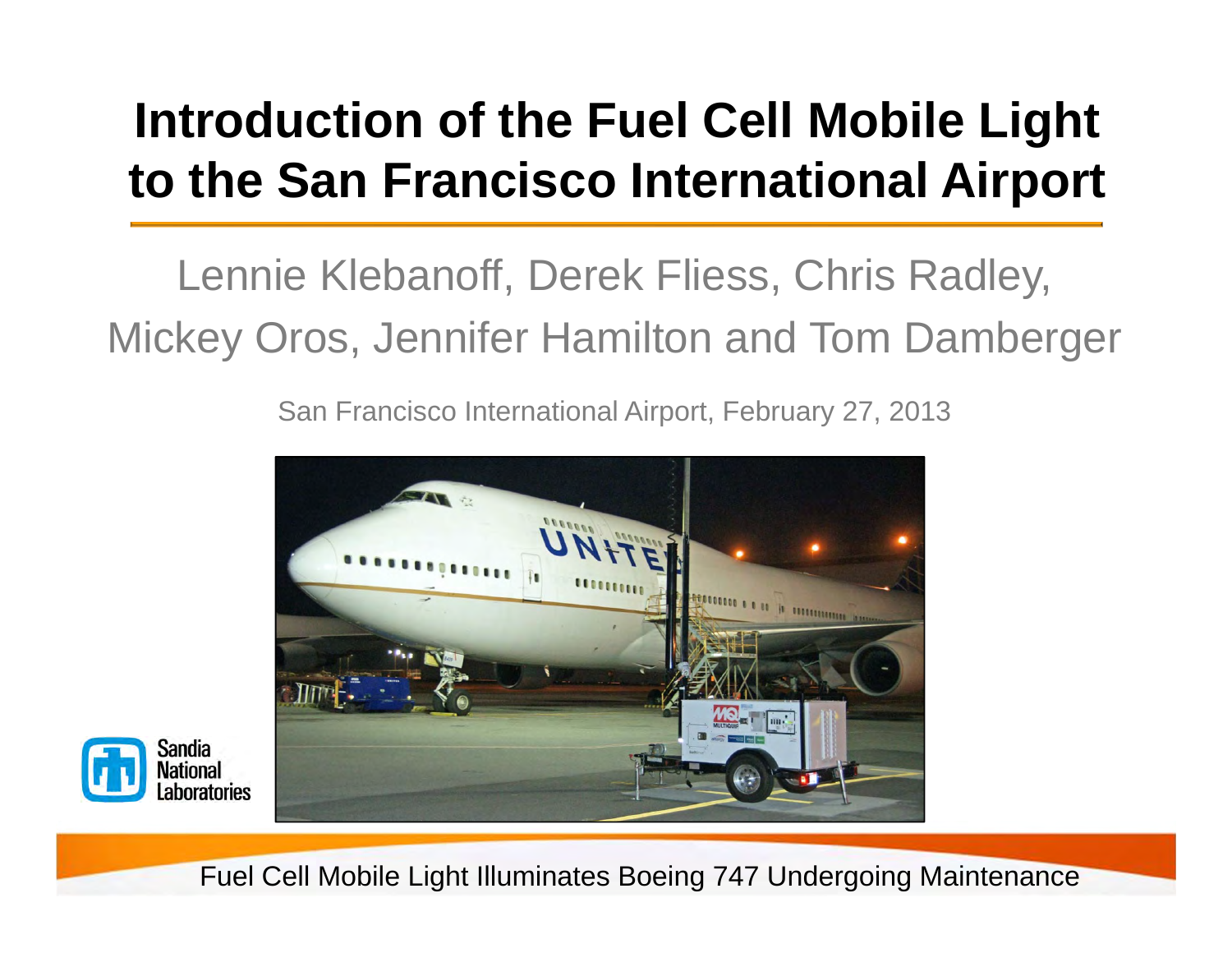

Chris Radley (R) and Mickey Oros of Altergy Systems deliver the  $\mathsf{H}_2$  Fuel Cell Light Tower ( $\mathsf{H}_2$ LT) to the SFO Equipment Yard. The H<sub>2</sub>LT is fitted with 16 Trilliant LED light fixtures from Stray Light Optical Technologies.

Powered by a 5kW PEM Fuel Cell from Altergy Systems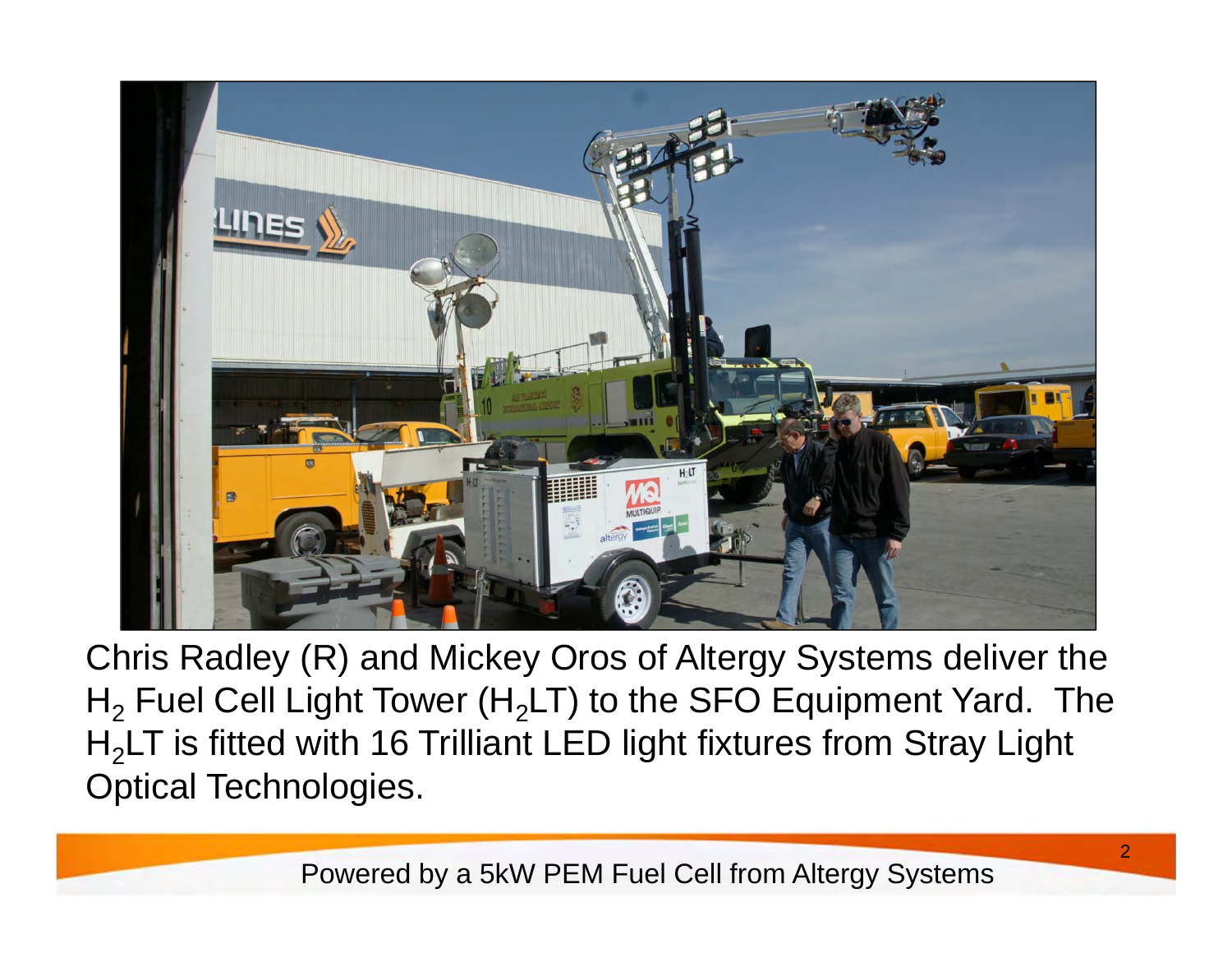## Formal Introduction of the Fuel Cell Mobile Light Project and  $\mathsf{H}_2$  Safety to SFO Staff



Derek Fliess: SFO Airport Fleet Manager



Chris Radley delivers  ${\sf H_2}$  Safety presentation with Jenn Hamilton (CaFCP) & Mickey Oros assisting.



Lennie Klebanoff (Sandia) describes overall project and  ${\sf H_2}$ LT system.

Two formal presentations were given: 1.) describing the overall project, the fuel cell market transformation objectives, & the technical details of the  ${\sf H_2LT};$ 

2.) providing  ${\sf H}_2$  safety information & best practices.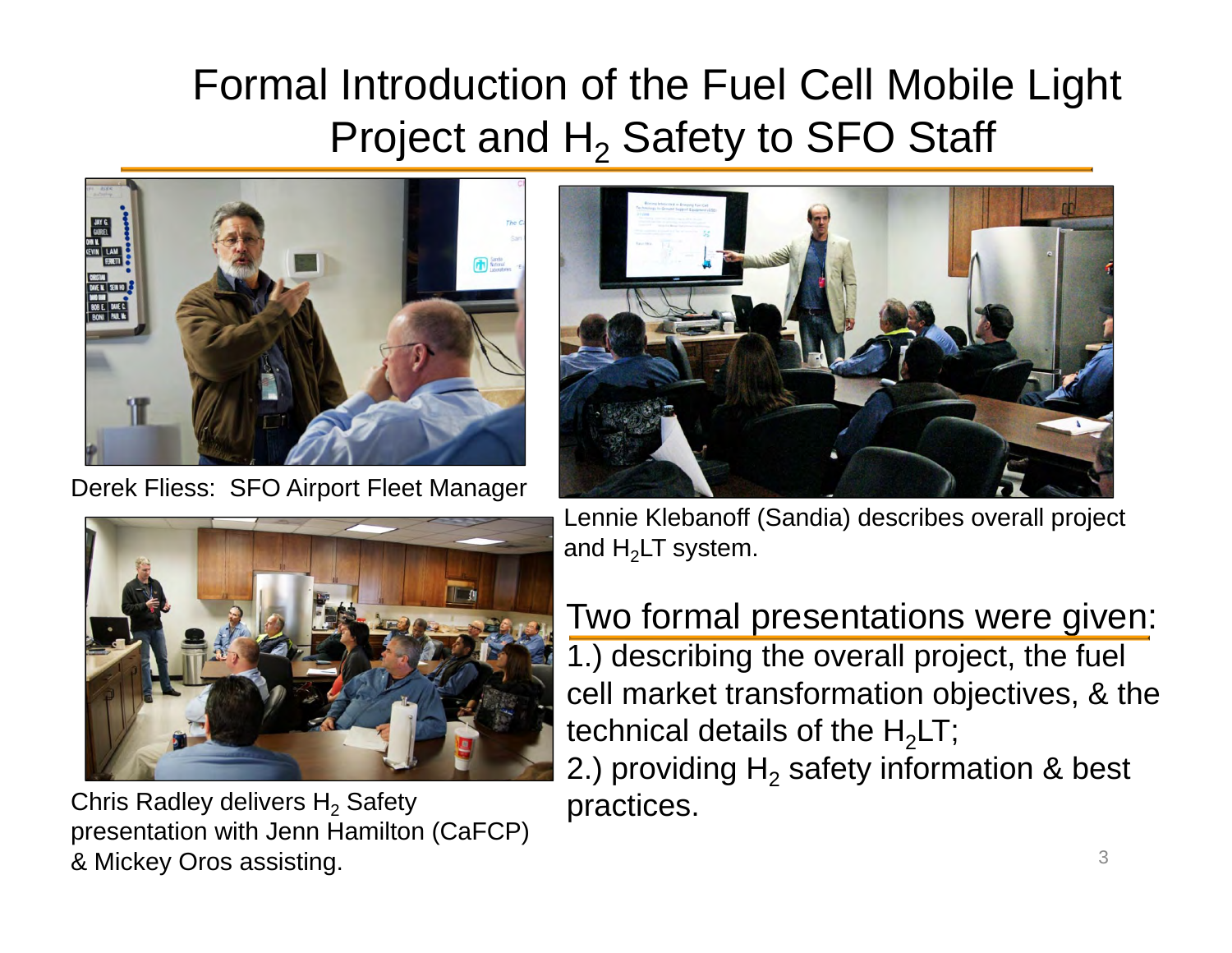



The audience consisted of 25 representatives from SFO Fire Department (including 2 Chiefs), Fleet Services Maintenance Staff, the SFO Environmental Services & Sustainability group, & SFO Safety Staff.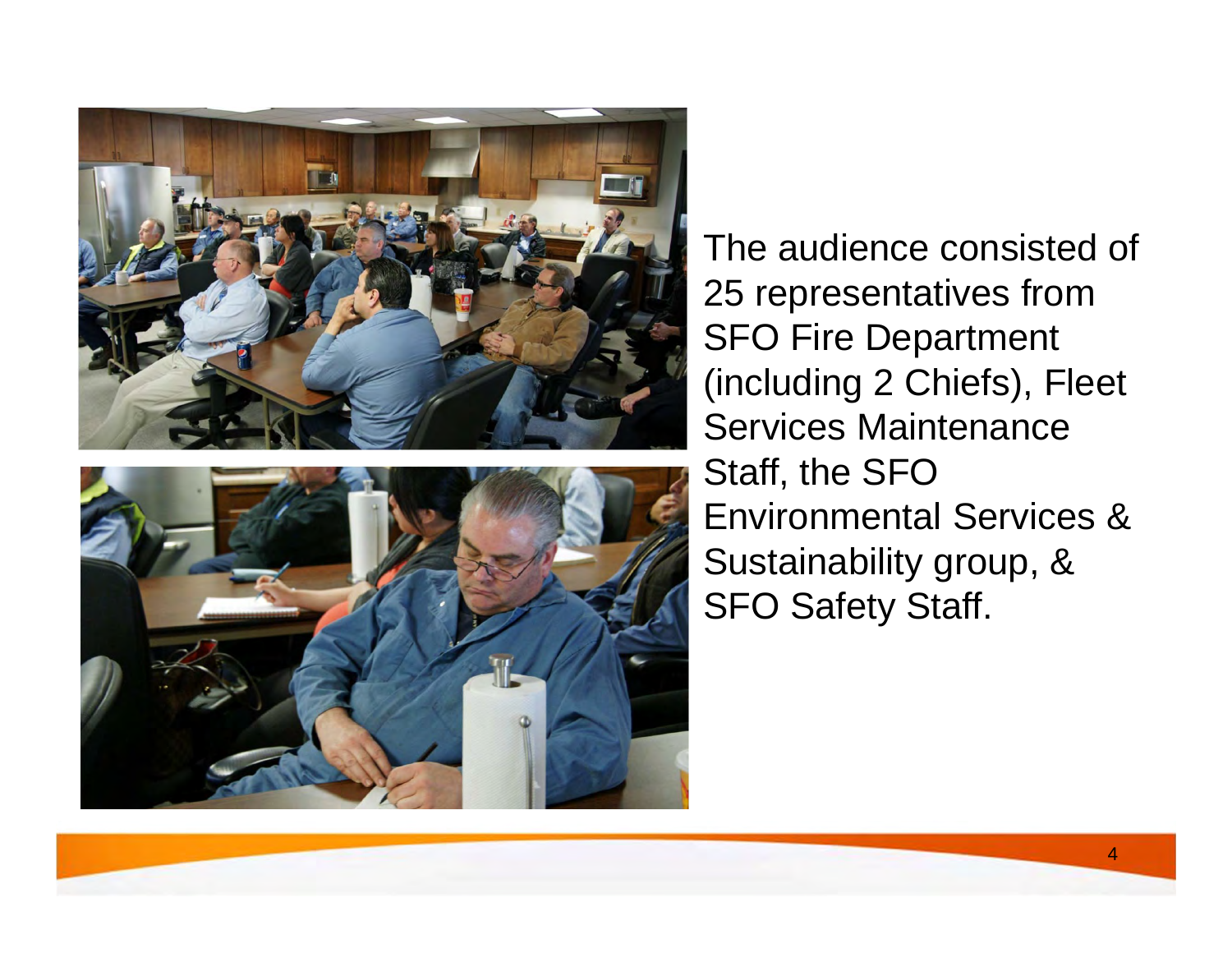

Mickey Oros (Altergy) led a hands-on tour of the  ${\sf H_2LT},$ with a description of the fuel cell technology, gaseous  ${\sf H_2}$  storage,  $\, {\sf H_2}$ LT  $\,$ operation & LED lighting. SFO employees took the unit "through it's paces."





Mickey Oros, Altergy Systems